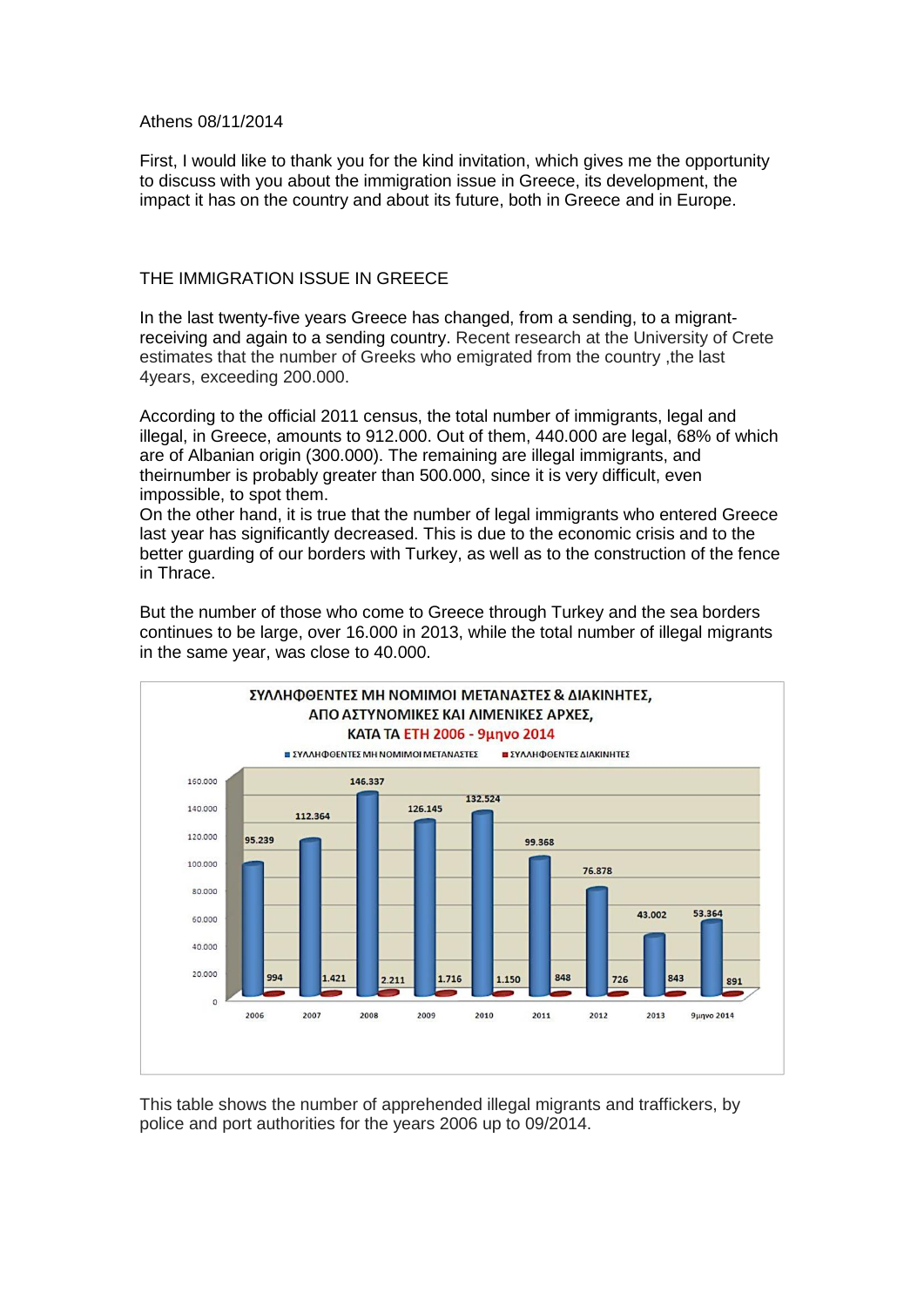If we compare the number of immigrants that entered Greece during the first nine months of 2014 with the equivalent number of 2013 we observe an increase of over70%!



This table shows the number of arrested illegal migrants based on their country of origin. The largest percentange of those are coming from Syria(23.565), Albania (11.140), Afghanistan (8.235), Pakistan (2519), Somalia, Baglantes, Eritrea and Egypt.

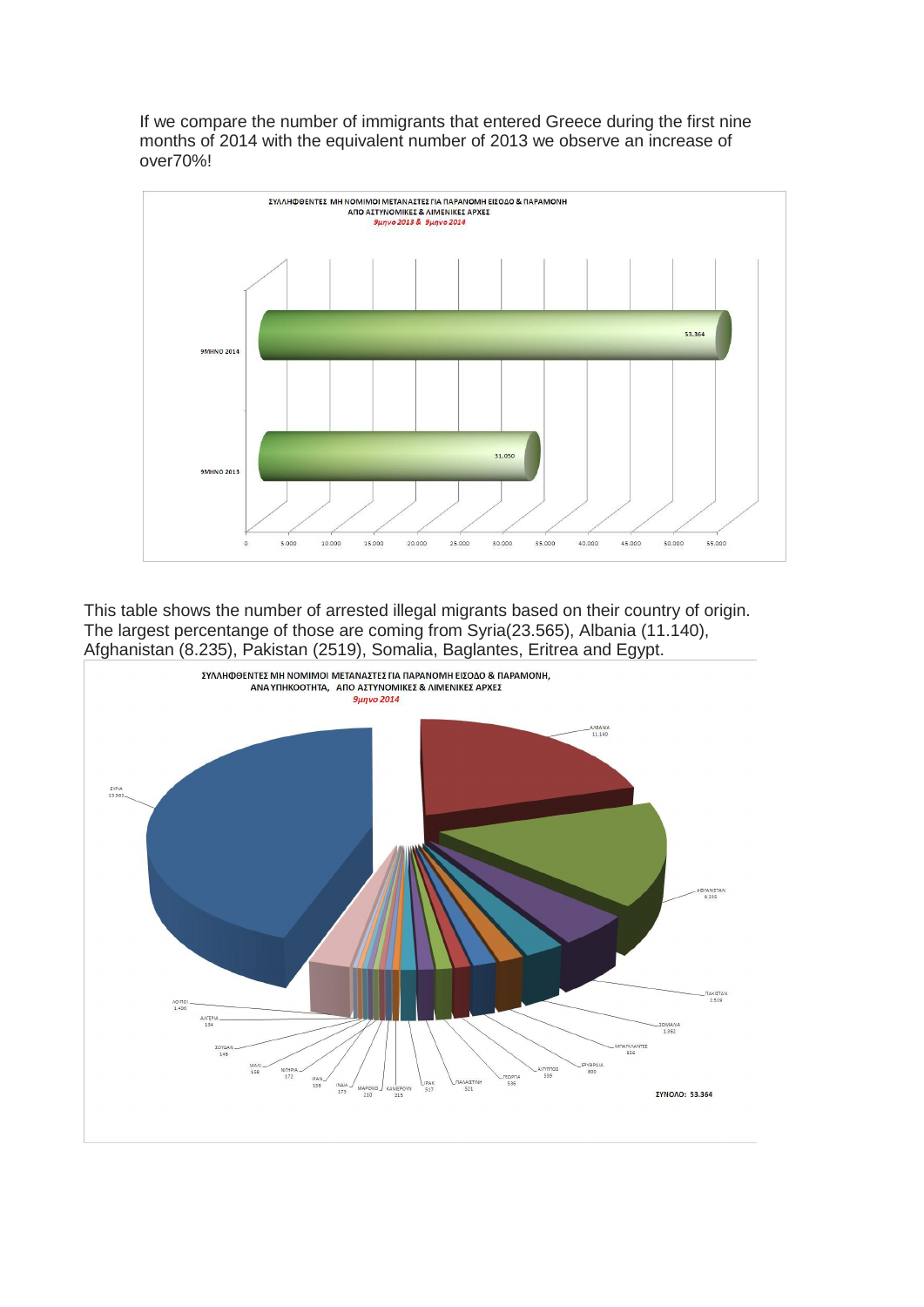This table shows the total number of illegal migrants who were deported during the first nine months of 2014. The repatriation of 13.218 illegal migrants happened in cooperation with IOM. The vast majority of them are Albanians(6448) and Pakistanis (2307) and were returned to their countries of origin.



Despite deportations, a large number of undocumented immigrants are trapped in the country. What I mean by this is that these people are released, as they cannot be kept on the reception camps after a stay of 18 months maximum, and they try to move to Athens and to other cities and ports in an attempt to eventually go to other European countries.

## **PROBLEMS**

The situation is, therefore, that more than 500.000 illegal immigrants have gathered in Athens and other major cities of Greece, who do not have the ability to leave Greece or to be legalized.

These immigrants make use of public goods and services (education, health, social benefits, transportation) although the country does not receive any subsidy for them by the EU, because no such fund exists. Because of the economic crisis, they cannot find a job, and this results, in many cases, in law-breaking behavior.

Unfortunately, the other European Union states do not accept any responsibility in dealing with this problem, on the claim that it is an issue that must be resolved by Greece alone.

The vast majority of legal immigrants are here for more than 10 years.

The last major legalization took place in 2005 and as previously mentioned in the vast majority of them they are Albanian nationals and are indeed integrated into the Greek society.